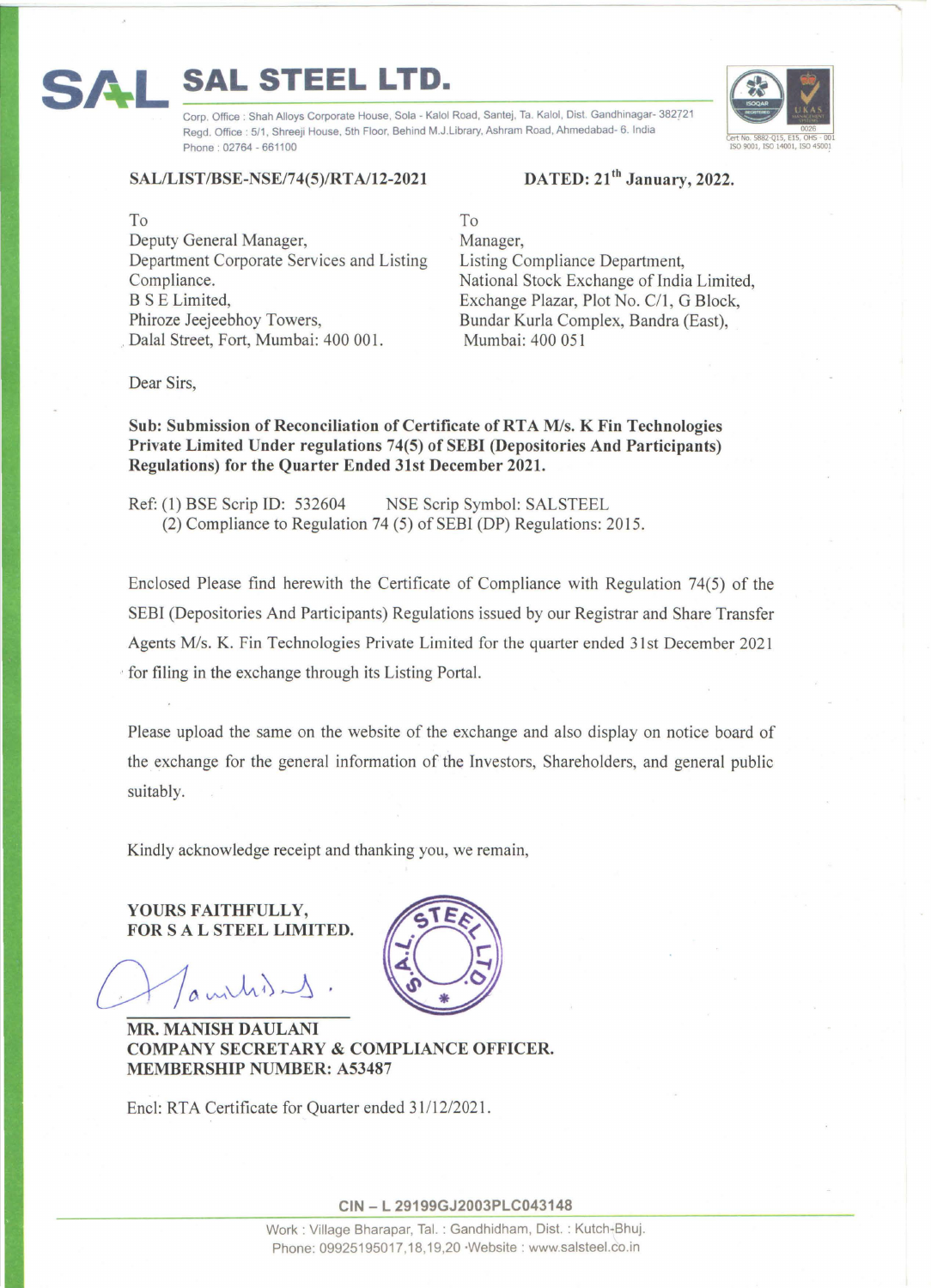

KFIN/MRVS/NSDL/74(5) E/1 Date: 05/01/2022

NATIONAL SECURITIES DEPOSITORY LIMITED TRADE WORLD 4TH FLOOR KAMALA MILLS COMPOUND SENAPATI BAPAT MARG LOWER PAREL MUMBAI - 400 013

Dear Sir(s),

Sub: Certificate under Regulation 74(5) for the quarter ended December 31, 2021

We as Registrars, Share Transfer and Depository Services agents of the S.A.L. STEEL LIMITED, certify that the details of securities dematerialized/rematerialized during the aforesaid period, as required under Regulation 74(5) of SEBI (Depositories and participants) Regulations 2018 have been furnished to all the Stock Exchanges where the shares of the company are listed.

Thanking you,

Yours faithfully, For Kfin Technologies Private Limited

Marmer.

N Shyam Kumar Manager

CC TO:

THE COMPANY SECRETARY S.A.L. STEEL LIMITED BLOCK NO. 2221-2222, SHAH INDUSTRIAL EST SOLA-KALOL HIGHWAY ROAD, SANTEJ TA-KALOL (NG) DIST: GANDHINAGAR 382043



(Formerly known as "Karvy Fintech Private Limited")

**Registered & Corporate Office** 

Selenium Building, Tower-B, Plot No- 31 & 32, Financial District, Nanakramguda, Serilingampally, Hyderabad, Rangareddi, Telangana, India, 500032. Ph: +91 40 6716 2222, 7961 1000 | https://www.kfintech.com | CIN: U72400TG2017PTC117649